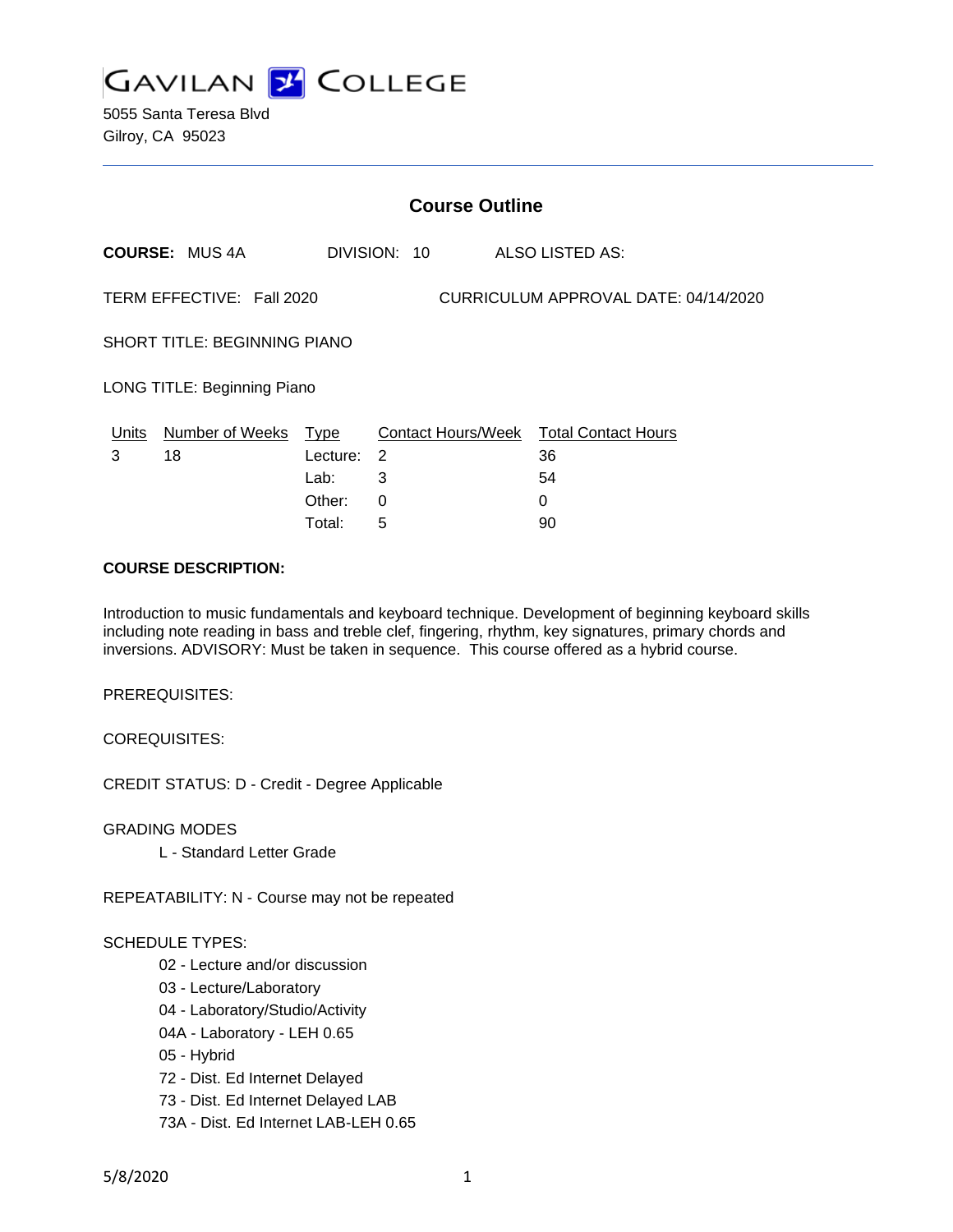# **STUDENT LEARNING OUTCOMES:**

By the end of this course, a student should:

1. Identify pitches on grand staff; identify rhythm values; identify major key signatures; identify time signatures.

2. Sight read simple melodies in treble and bass clefs with both hands; practice and play beginning two hand pieces in various positions.

### **CONTENT, STUDENT PERFORMANCE OBJECTIVES, OUT-OF-CLASS ASSIGNMENTS**

Curriculum Approval Date: 04/14/2020 WEEK 1 2 Lecture, Introduction to keyboard; grand staff; pitch identification; rhythmic values; fingering; Student performance objectives : Students will recognize pitches . WEEK 2 2 Lecture, Time signatures; triads. Student performance objectives: Students will recognize and play triads. WEEK 3 2 Lecture, Rests ; accidentals-sharps. Student performance objectives : Students will recognize and play accidentals. WEEK 4 2 Lecture, Dynamics. Theory quiz. Hands together playing. Essay due. Student performance objectives : Students will play hands together. WEEK 5 2 Lecture, General review. Chords in first inversion. Student performance objectives : Students will recognize and play chords in first inversion. WEEK 6 2 Lecture, Accidentals-flats and Skips. Student performance objectives : Students will recognize and play flats and skips. WEEK 7 2 Lecture, Enharmonic notes ; naturals. Hands together playing, each hand playing different notes . . Student performance objectives : Students will recogn ize play hands together. WEEK 8 2 Lecture, Review and Midterm exam, theory and performance WEEK 9 2 Lecture, Ledger lines ; second inversion. Extended keyboard range. Student performance objectives : Students will recognize and play second inversions. WEEK 10 2 Lecture, Order of flats and sharps. Interval recognition. Melody and accompaniment. Student performance objectives : Students will recognize and play intervals. WEEK 11 2 Lecture, Articulations - staccato, legato. Student performance objectives : Students will recognize and play articulations.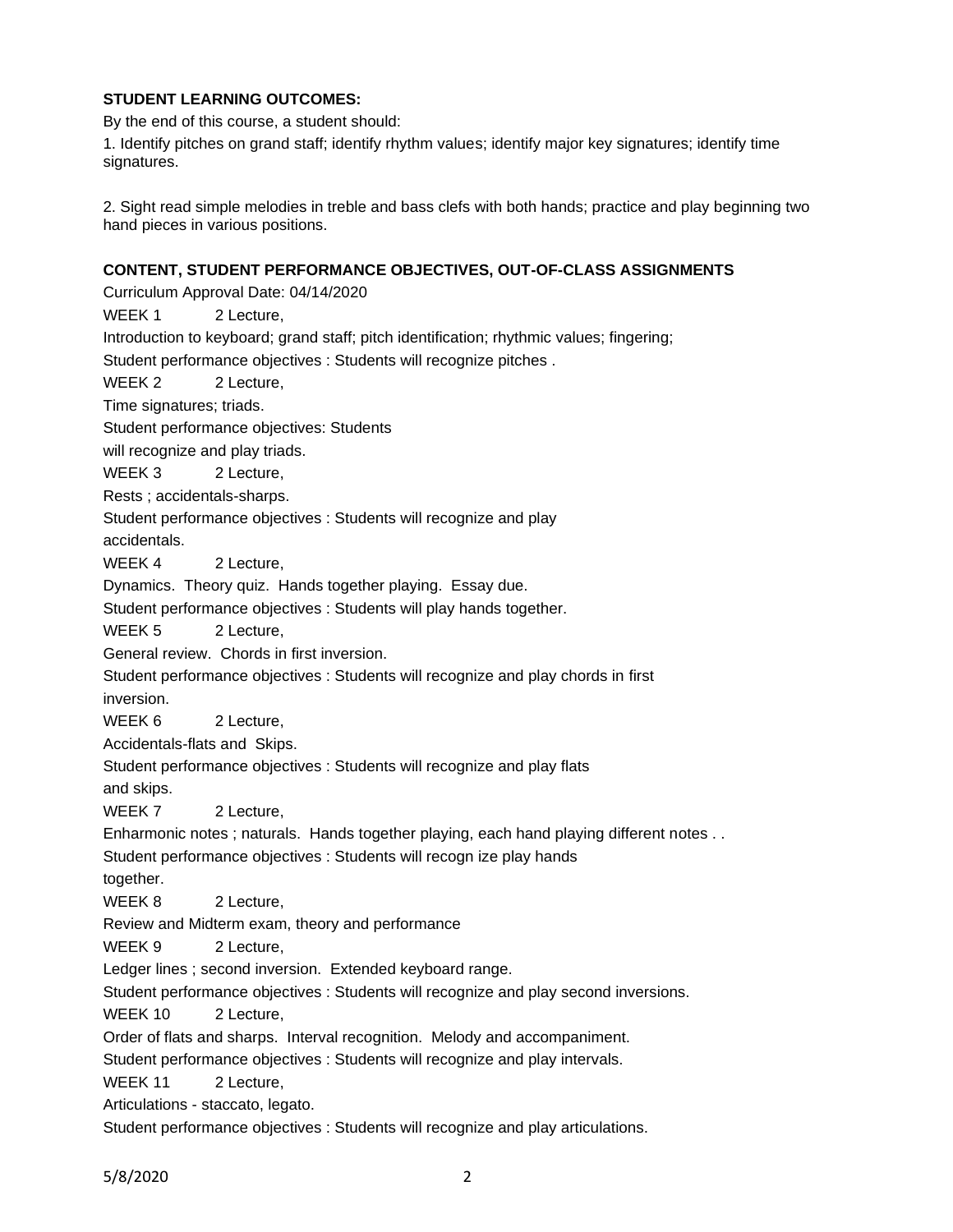WEEK 12 2 Lecture, Half and whole steps, intervallic pattern of major and minor scales . Written performance evaluation due. Student performance objectives : Students will recognize and play major and minor scales WEEK 13 2 Lecture Ritard, Accelerando, complex time signatures . Student performance objectives : Students will recognize and play Ritards and Accelerandi and complex time signatures WEEK 14 2 Lecture Hand crossing, major and minor chords, notation of chords and inversions. Student performance objectives : Students will play with hands crossing. WEEK 15 2 Lecture, Dynamics. Tempo markings. Student performance objectives : Students will recognize and play dynamics. WEEK 16 2 Lecture. Review comprehensive course content and theory. WEEK 17: 2 lecture Review and Playing final. WEEK 18 2 HOURS Written final Lab Content: WEEK 1 3 Lab HOURS Introduction to keyboard; grand staff; pitch identification; rhythmic values; fingering; assigned reading and lab. Student performance objectives : Students will recognize pitches . WEEK 2 3 Lab HOURS Time signatures; triads. Assigned reading and lab. Student performance objectives: Students will recognize and play triads. WEEK 3 3 Lab HOURS Rests ; accidentals-sharps. Assigned reading and lab. Student performance objectives : Students will recognize and play accidentals. WEEK 4 3 Lab HOURS Dynamics. Theory quiz. Hands together playing. Assigned reading and lab. Essay due. Student performance objectives : Students will play hands together. WEEK 5 3 Lab HOURS General review. Chords in first inversion. Assigned reading and lab. Student performance objectives : Students will recognize and play chords in first inversion. WEEK 6 3 Lab HOURS Accidentals-flats and Skips. Assigned reading and lab. Student performance objectives : Students will recognize and play flats and skips. WEEK 7 3 Lab HOURS Enharmonic notes ; naturals. Hands together playing, each hand playing different notes . Assigned reading and lab.

Student performance objectives : Students will recogn ize play hands together.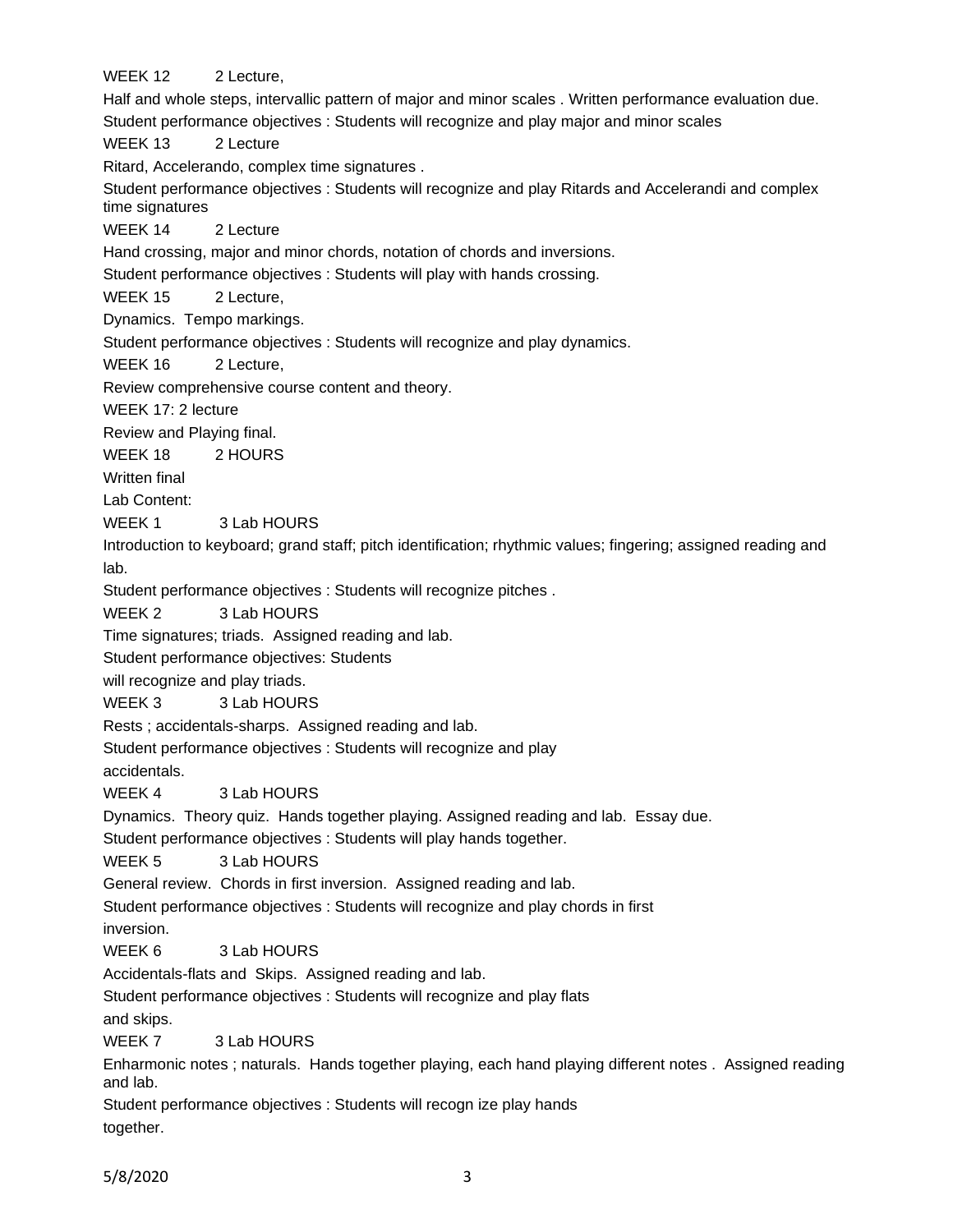WEEK 8 3 Lab HOURS

Review and Midterm exam, theory and performance

WEEK 9 3 Lab HOURS

Ledger lines ; second inversion. Extended keyboard range. Assigned reading and

lab.

Student performance objectives : Students will recognize and play second inversions.

WEEK 10 3 Lab HOURS

Order of flats and sharps. Interval recognition. Melody and accompaniment.

Assigned reading and lab.

Student performance objectives : Students will recognize and play intervals.

WEEK 11 3 Lab HOURS

Articulations - staccato, legato. Assigned reading and lab.

Student performance objectives : Students will recognize and play articulations.

WEEK 12 3 Lab HOURS

Half and whole steps, intervallic pattern of major and minor scales . Written

performance evaluation due. Assigned reading and lab. Student performance objectives : Students will recognize and play major and minor scales

WEEK 13 3 Lab HOURS

Ritard, Accelerando,

complex time signatures . Assigned reading and lab.

Student performance objectives : Students will recognize and play Ritards and Accelerandi and complex time signatures

WEEK 14 3 Lab HOURS

Hand crossing, major and minor chords, notation of chords and inversions. Assigned reading and lab. Student performance objectives : Students will play with hands crossing.

WEEK 15 3 Lab HOURS

Dynamics. Tempo markings. Assigned reading and lab. Student performance objectives : Students will recognize and play dynamics.

WEEK 16 3 Lab HOURS

Review comprehensive

course content and theory. Assigned reading and lab.

WEEK 17 3 ILab HOURS

Review and Playing final. Assigned reading and lab.

WEEK 18 3 HOURS

Written final

# **METHODS OF INSTRUCTION:**

Lecture, demonstration, individualized instruction.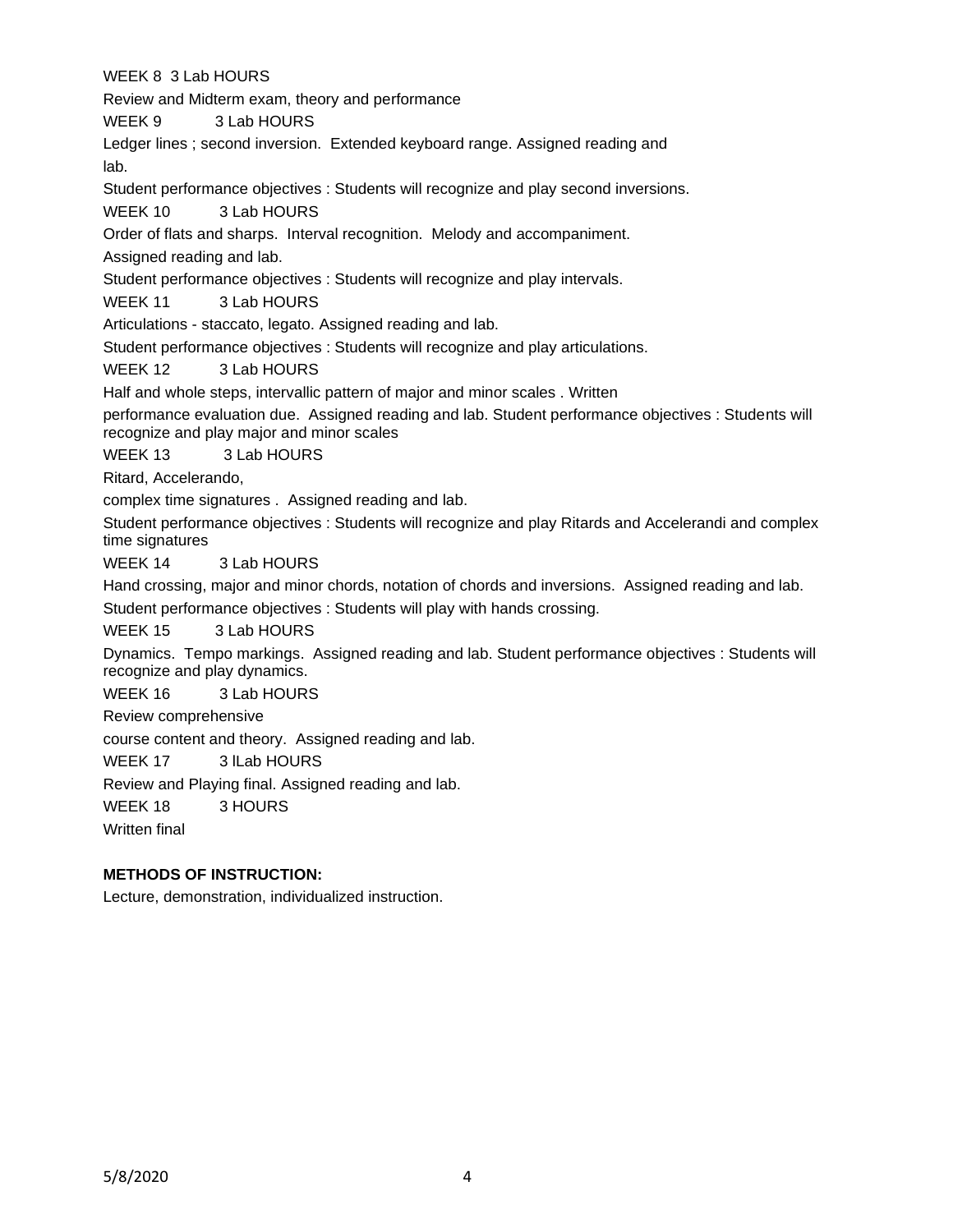# **OUT OF CLASS ASSIGNMENTS**:

Required Outside Hours: 24 Assignment Description: Practice selected repertoire, scales and theory assignments. Required Outside Hours: 24 Assignment Description: Students will read and study from the required text and assigned articles. Required Outside Hours: 24 Assignment Description: Students will create minor original compositions based on the readings for the course and practice them in preparation for a final exam.

# **METHODS OF EVALUATION:**

Writing assignments Percent of total grade: 10.00 % 10% - 20% Written homework; Term papers Problem-solving assignments Percent of total grade: 30.00 % 25% - 30% Homework problems; Quizzes; Exams Skill demonstrations Percent of total grade: 35.00 % 30% - 40% Class performance; Performance exams Objective examinations Percent of total grade: 25.00 %

### **REPRESENTATIVE TEXTBOOKS:**

Both textbooks are used as lab manual

E.L. Lancaster/Kenon D. Renfrow. ALFRED'S PIANO 101. VAN NUYS, CA: ALFRED PUBLISHING Co,2014.

Or other appropriate college level text.

ISBN: 9780739002551 Verified by: Maria Amirkhanian

John Brimhall. John Brimhall's Theory Notebook Complete. Hansen House,2016.

This textbook covers basic fundamentals and theory concepts for beginning piano students. Three levels, with 29 lessons in each level, provide students with great assignments and quizzes.

#### ISBN: 0849400287

Reading Level of Text, Grade: 10th Verified by: Maria Amirkhanian